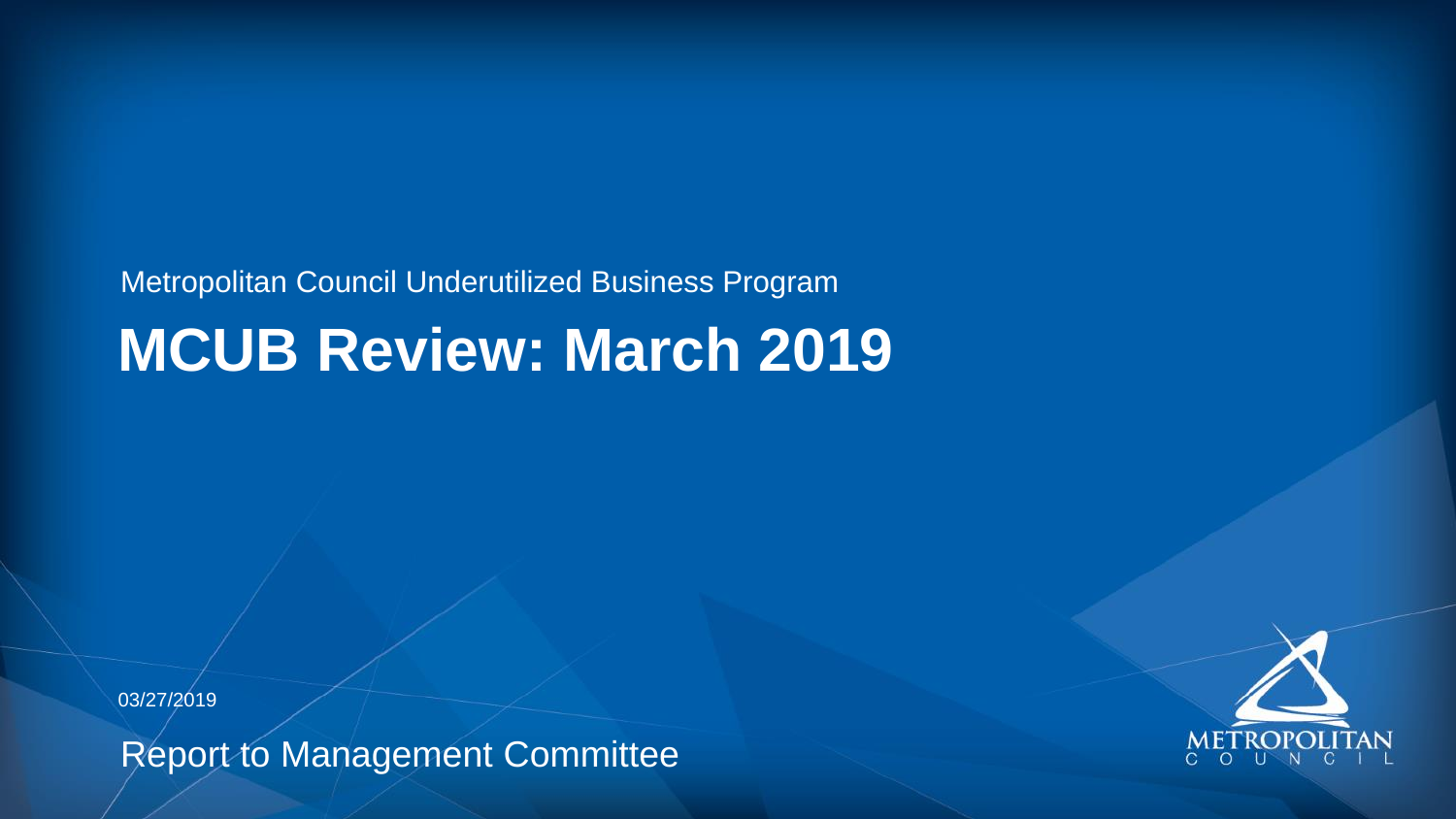*Metropolitan Council Underutilized Business Program*

- Vision: A robust small business program that is reasonably aggressive and defendable, long-lasting and works in harmony with Thrive MSP principles
- Developed to create a level playing field for minority-, women-, disabled-, and veteran-owned businesses
- Key details:
	- Utilizes existing certification programs (TGB, DBE, CERT, and veterans)
	- Focused on targeting Minnesota-based firms
	- Program is applicable to non-federally funded procurements

TGB = Targeted Group Businesses DBE = Disadvantaged Business Enterprise CERT = St. Paul Central Certification

### **What is MCUB?**



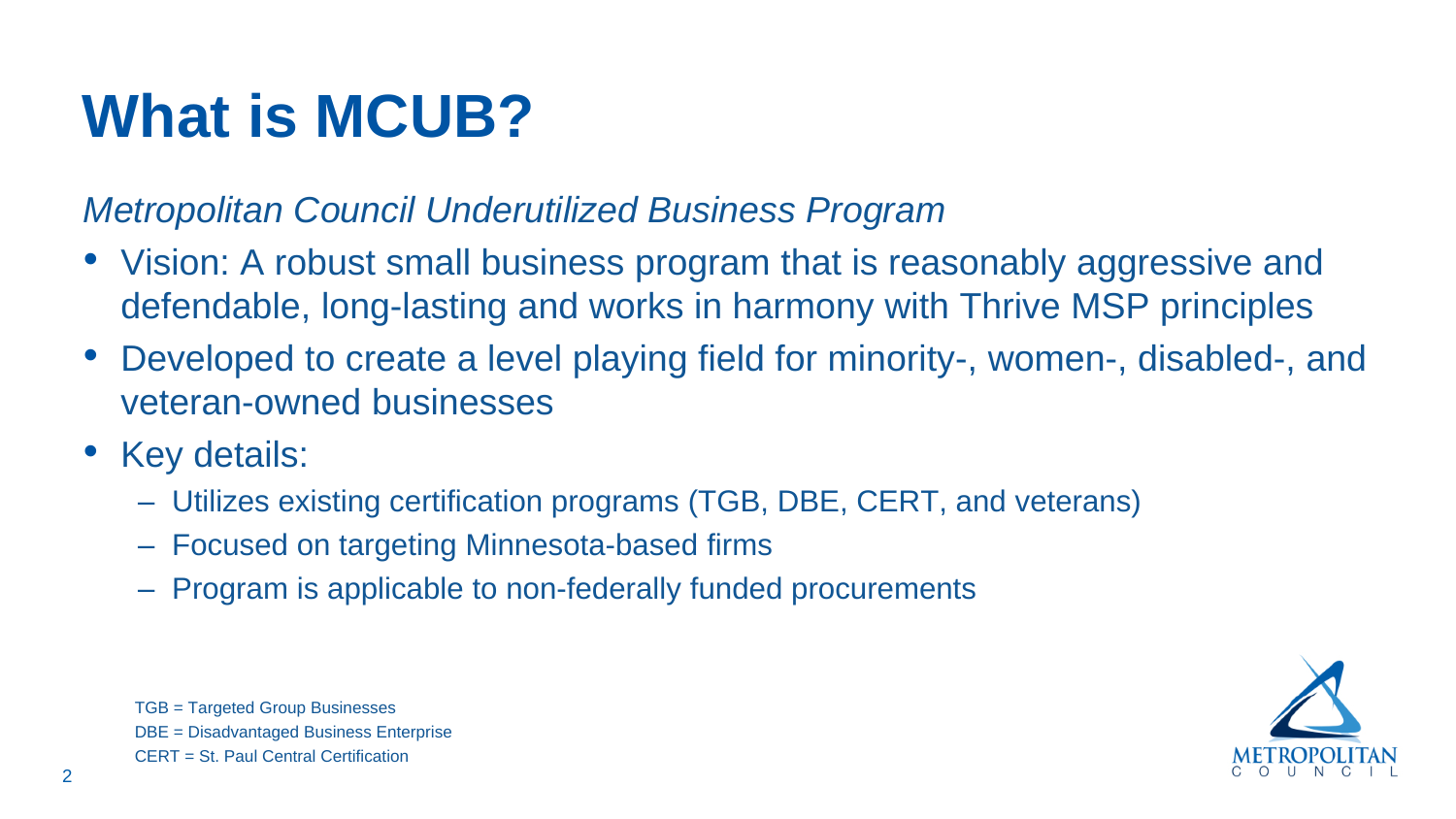– Metropolitan Council re-emphasizes commitment to Targeted Group Businesses (TGB) • Expands beyond our existing federal Disadvantaged Business Enterprise

- Established in 2012 as part of a mandate from Governor Dayton
	-
- (DBE) program
	-
	- Opportunities are not limited to contracts but also include direct spend
	- MCUB includes a larger pool of eligible firms: TGB, DBE, CERT, and veterans

– Fulfills the need to apply a small business program to non-federally funded procurements



### **Background on MCUB**

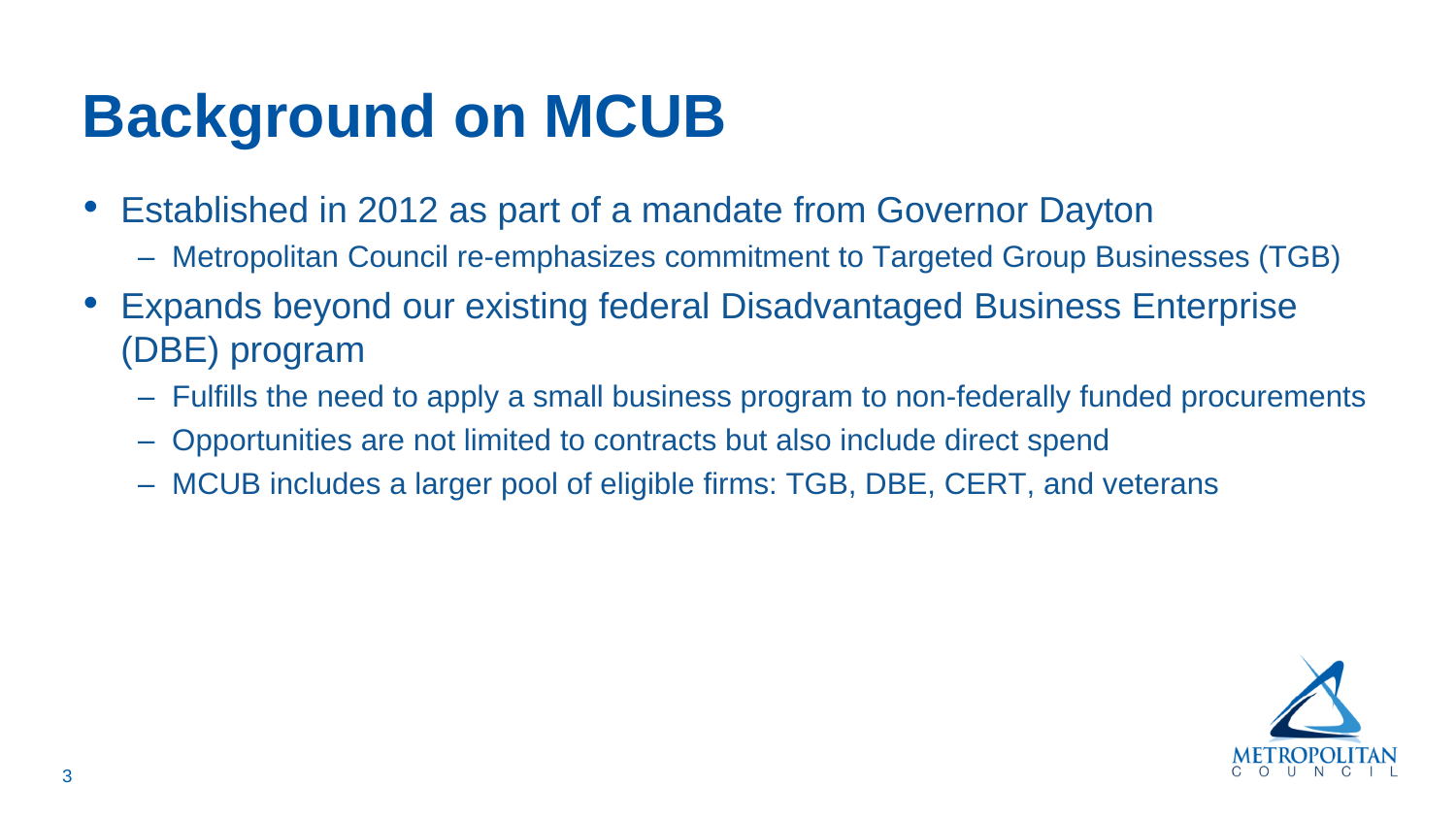### **Original Eligibility Pool (2012)**

**TOTAL FIRMS 1,505**

**State of MN – TGB (790)**



**TGB** = Targeted Group **Businesses DBE** = Disadvantaged Business Enterprise



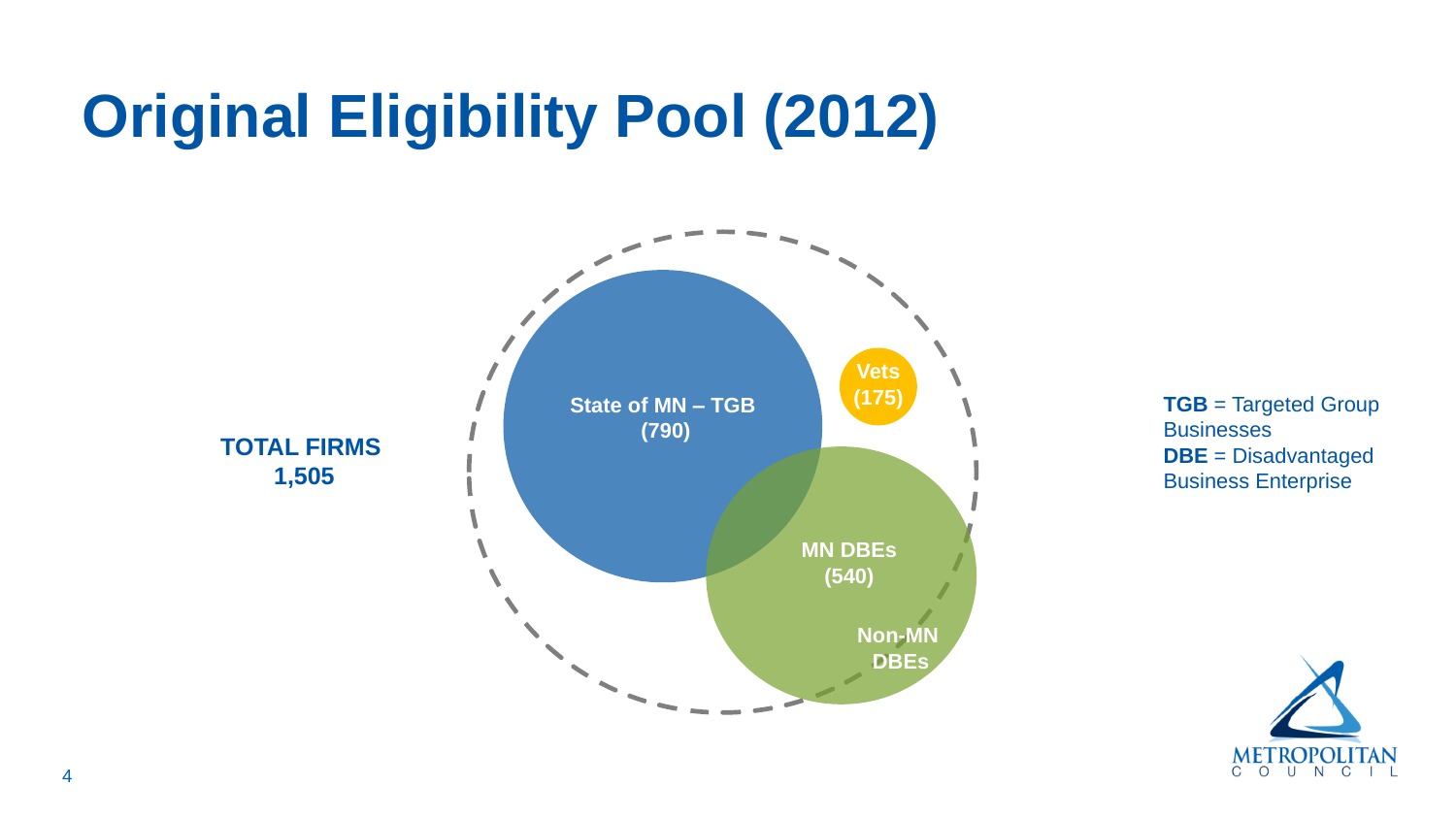- Create a sustainable program that will increase business opportunities for minority-, women-, disabled-, and veteran-owned firms
- Facilitate a more equitable approach in doing business with the Council
	- Provide development resources to MCUB-eligible firms
	- Work to remove contracting barriers in collaboration with Procurement and Council staff
- Maximize direct spend opportunities
- Increase MCUB pool of firms
- Create MCUB-only competition (sheltered market)
- Invest in necessary technology

#### **MCUB Vision**



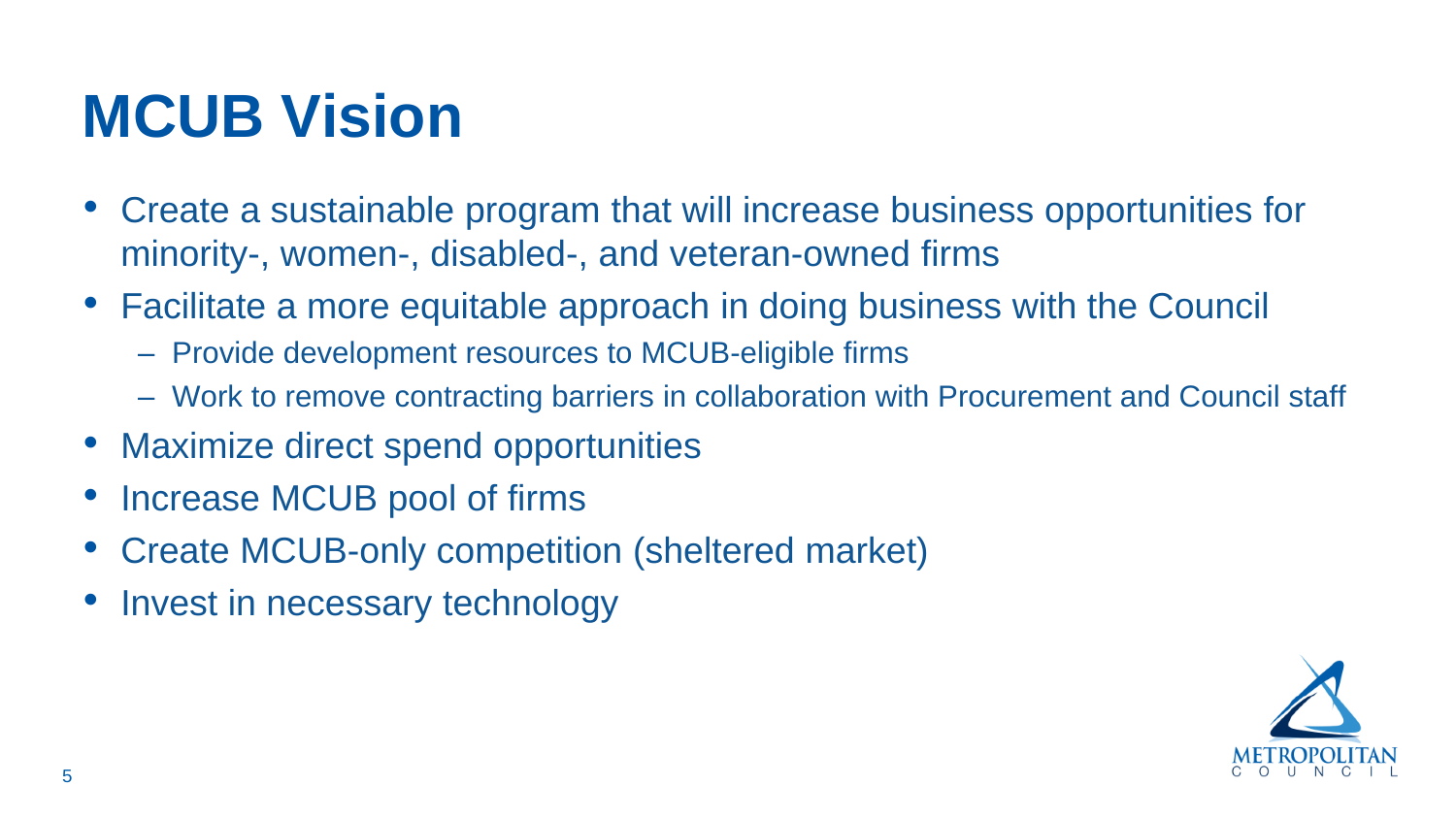- Measurable, progressive milestones and successes since 2012
- 
- 

#### • Council has learned from the process and refined the program along the way • Commitment remains to the sustainability and effectiveness of this program, while our continued actions are in line with the original plan set out in 2012



#### **MCUB Journey**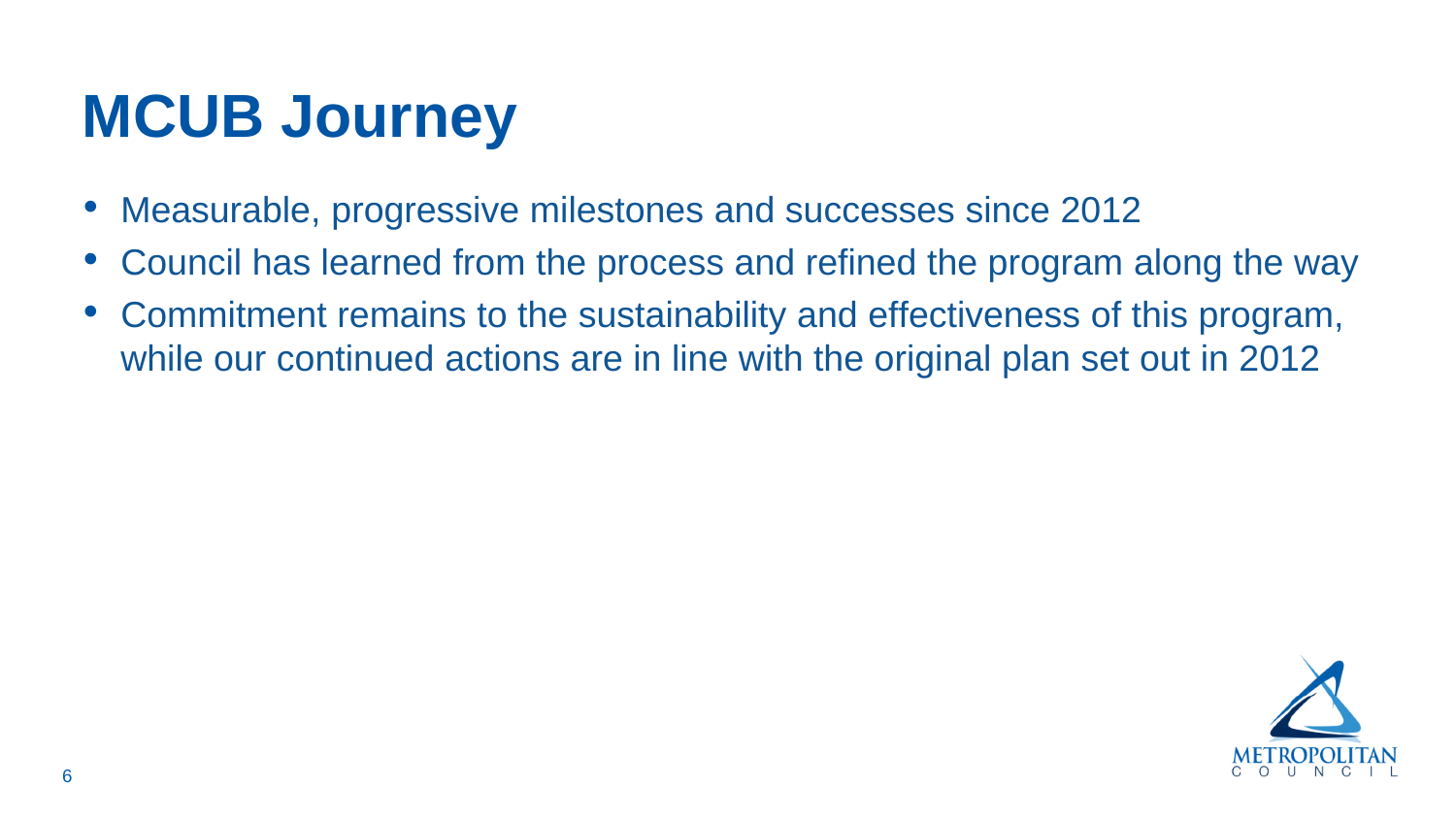– Goal setting activities expanded to Professional Technical (PT) and Architectural &

CERT = St. Paul Central Certification WBE/MBE = Woman/Minority Business Enterprise

- Program Origination, 2012
	- Limited to goal setting on non-federally funded construction contracts only
- Expansion Phase I, 2016
	- Engineering (AE) contracts
	- Disparity Study completed
- Expansion Phase II, 2018
	-
	- Council approved adding CERT-certified WBE/MBEs to pool of MCUB firms

– Council approved MCUB Select, a sheltered market program for goods and services



#### **MCUB Timeline**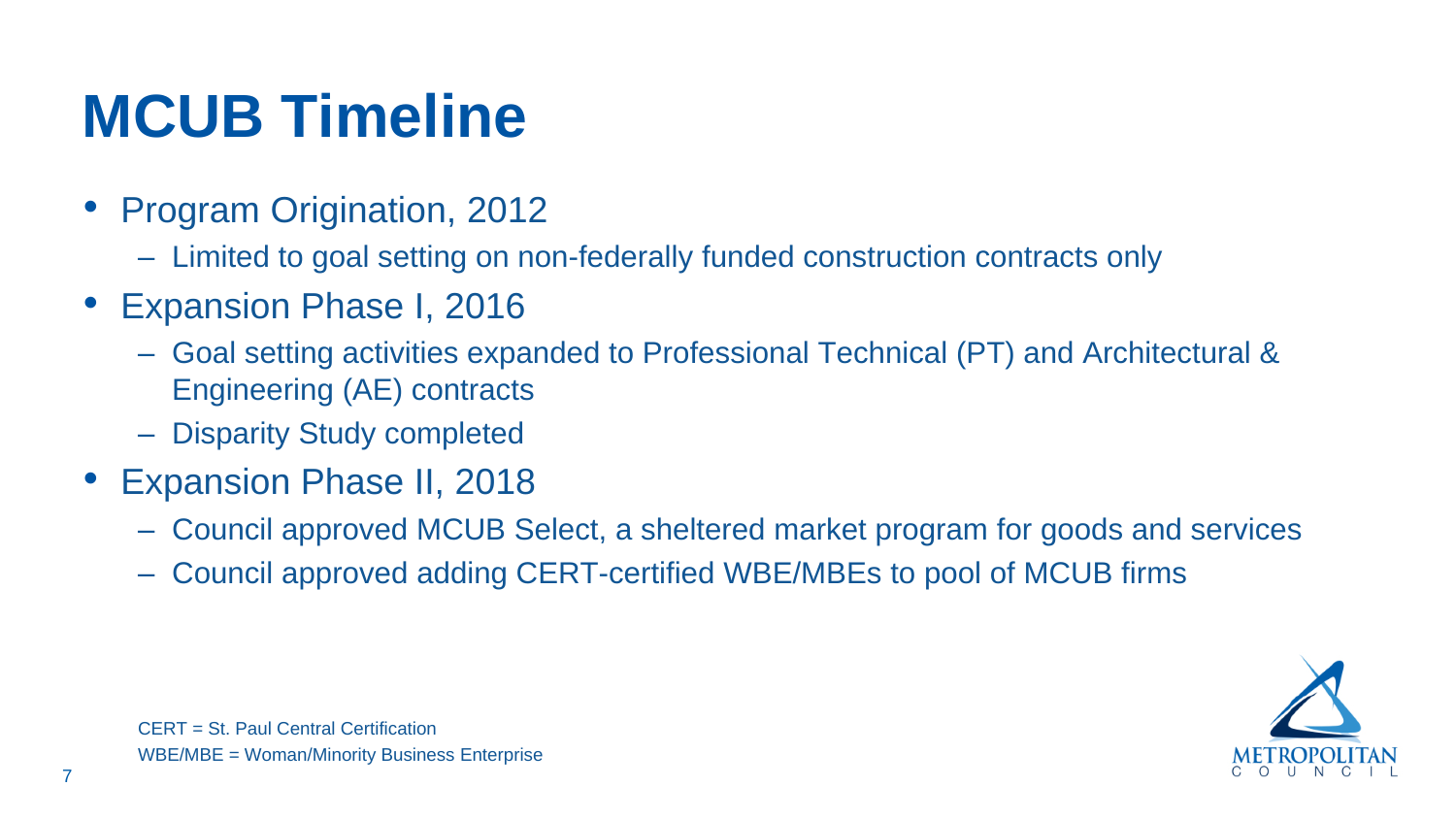- Initial efforts:
	- Established policy and procedure for MCUB program
	- Formalized goal setting for construction contracts
	- Applicable to contracts over \$100,000 with subcontracting opportunities
- Work implemented:
	- Goal setting activities on non-federally funded construction projects – Education and awareness internally and externally (vendor fair, "Doing Business with
	- the Council" session)
	- Developed public-facing MCUB directory

## **MCUB Origination**

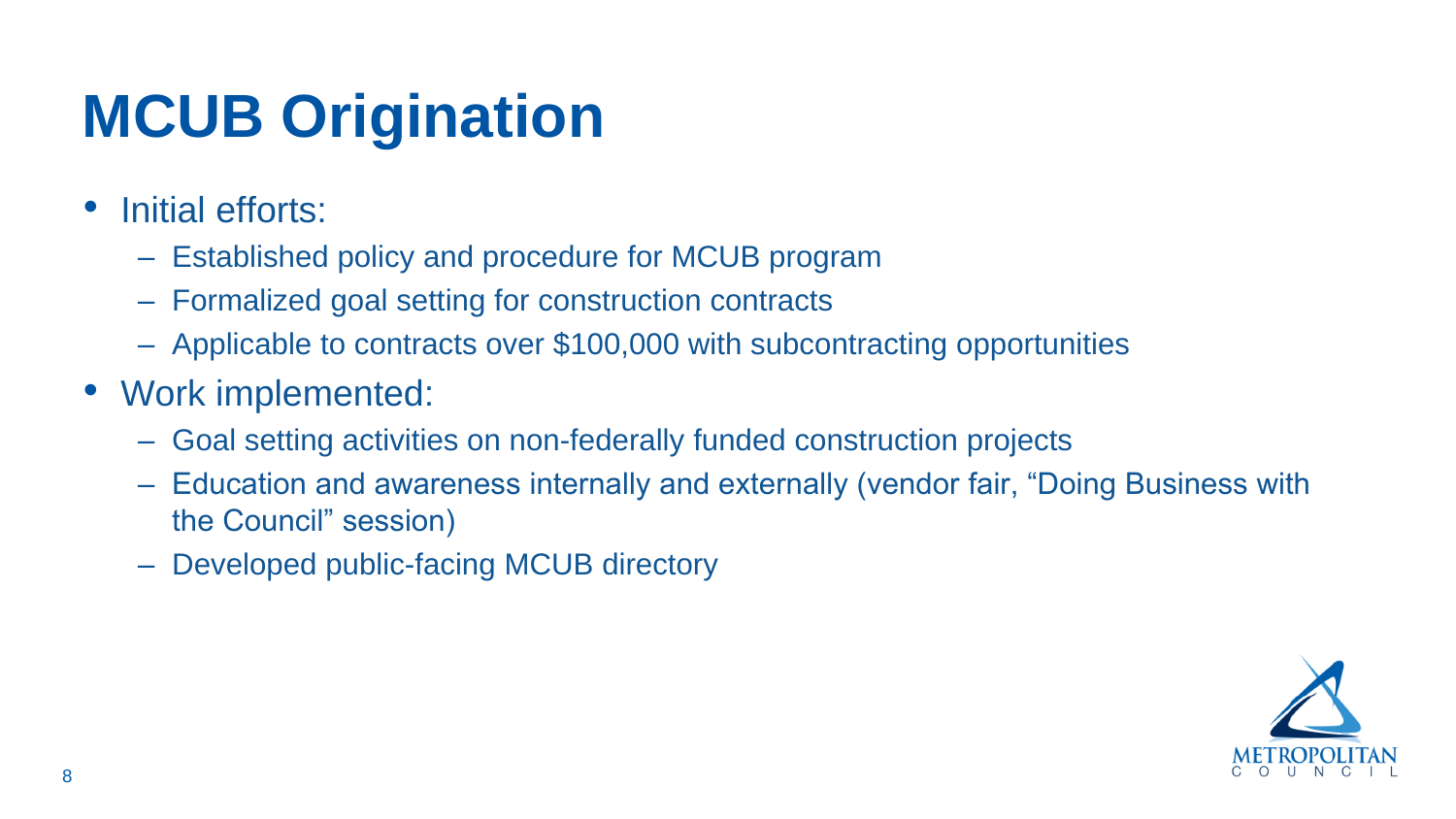• MCUB participation has steadily increased since 2012.

– Currently nearly 12% of all local-funded construction spend is an MCUB contract



## **MCUB Origination: Outcomes**

| Year | <b>Total Construction</b><br><b>Spend Non-Federal</b><br><b>Funds</b> | <b>MCUB</b><br><b>Construction</b> | % of Non-Federal<br><b>Construction Spend</b> |
|------|-----------------------------------------------------------------------|------------------------------------|-----------------------------------------------|
| 2012 | \$27 million                                                          | \$323,000                          | 1.17                                          |
| 2013 | \$129 million                                                         | \$764,000                          | 0.59                                          |
| 2014 | \$119 million                                                         | \$1.2 million                      | 0.96                                          |
| 2015 | \$83 million                                                          | \$4 million                        | 4.83                                          |
| 2016 | \$80 million                                                          | \$5.8 million                      | 7.27                                          |
| 2017 | \$70 million                                                          | \$7.6 million                      | 10.94                                         |
| 2018 | \$59 million                                                          | \$6.7 million                      | 11.48                                         |

Data rounded 2018 totals projected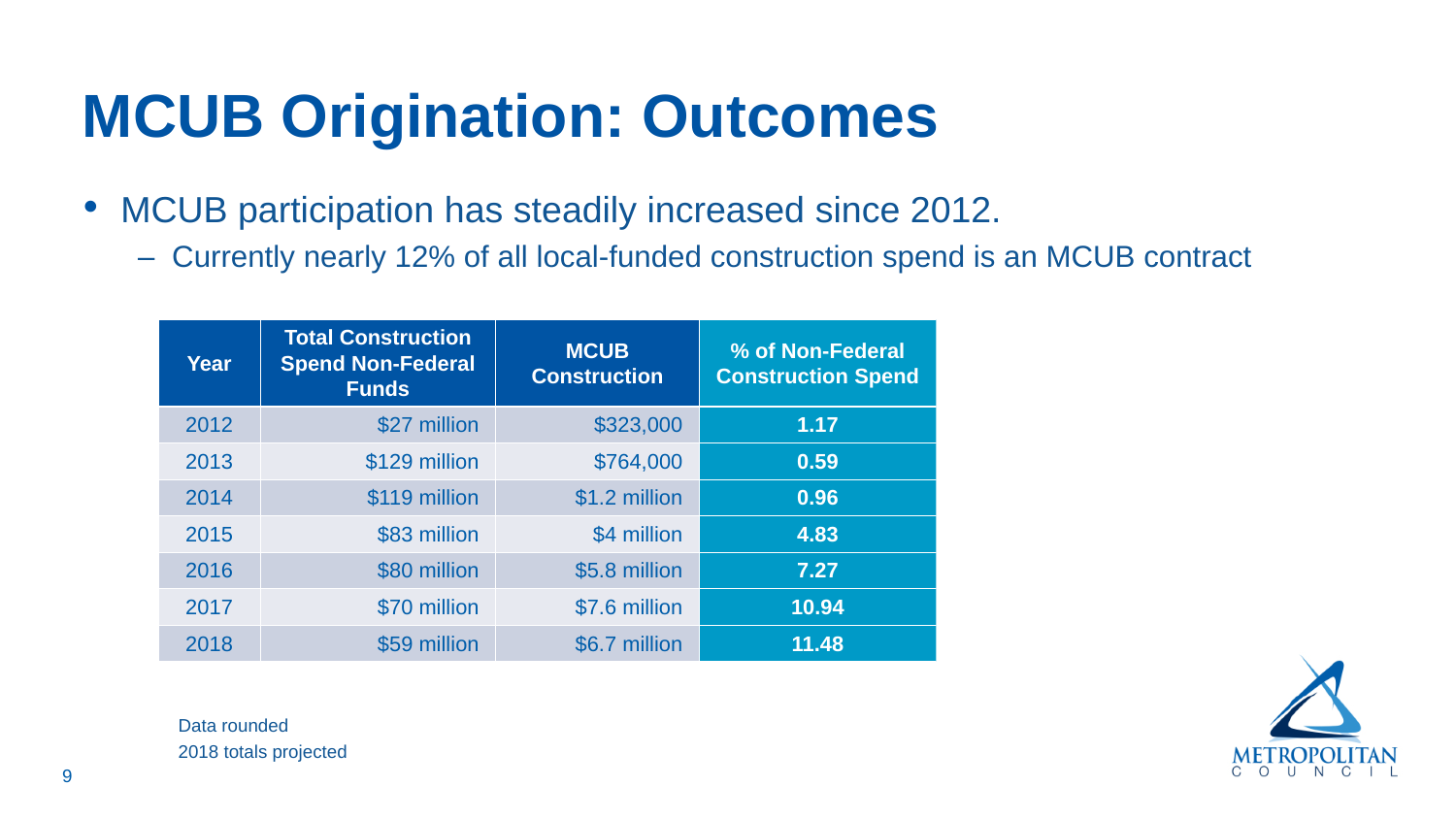#### – Increased subcontracting opportunities with goal setting activities for Professional



- Expanded efforts:
	- Technical and Architectural & Engineering contracts
	- Refocus on direct spend opportunities and potential sheltered market program by 2018
- Work implemented:
	- Formalized additional goal setting process
	- MCUB marketing brochures produced
	- MCUB-specific email created for external inquiries
	- Created contracting opportunities automatic notification system
	- Improved functionality and accuracy of MCUB directory (Continued)

#### **Expansion Phase I**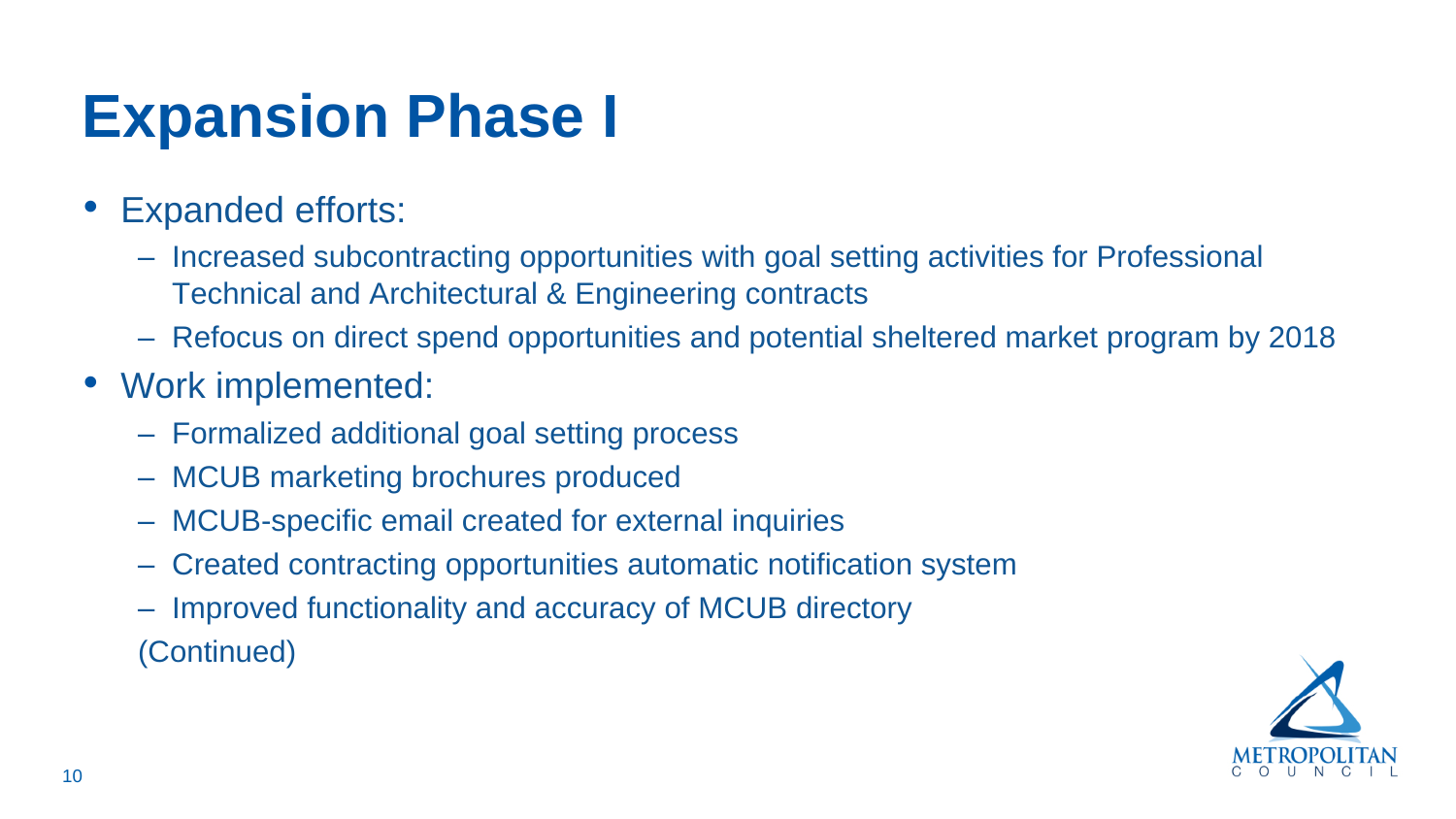#### – Committed to enhancing the Doing Business page of the Council website with detailed



- Work implemented (cont.):
	- information and resources
	- Began sending targeted solicitations for non-goal setting contracts
	- Began identifying areas of opportunity to increase direct spend with MCUBs
	- Provided one-on-one consultations to newly certified firms
	- Educated Council staff on expanded program
	- Initiated collaboration efforts with community organizations and small business industry partners

#### **Expansion Phase I**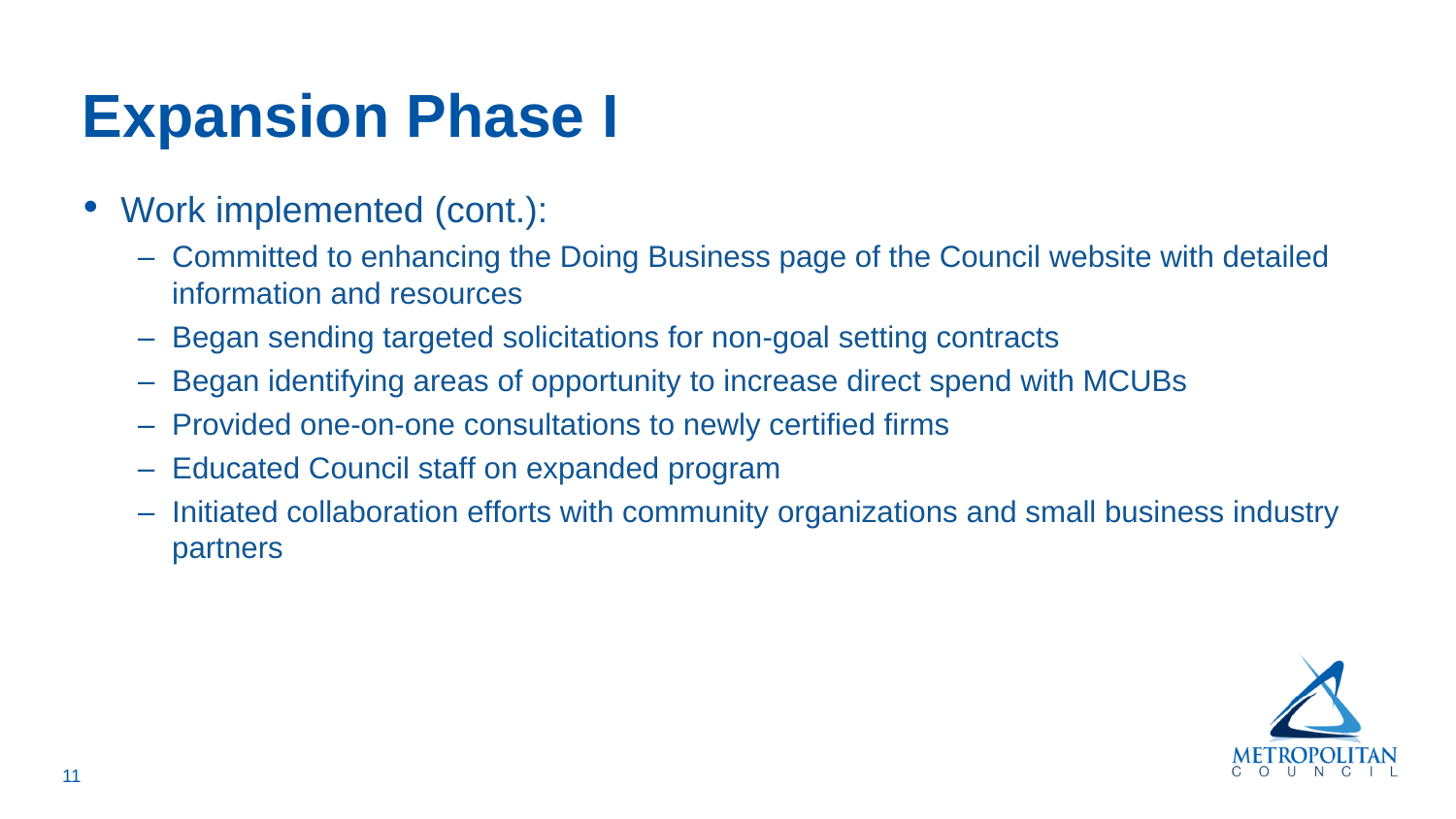# • Goal setting on Professional Technical (PT) and Architectural & Engineering





(AE) contracts have shown significant results.

#### **Expansion Phase I: Outcomes**

|                                           | <b>PT &amp; AE Contracts</b><br>with Goals to Date | PT & AE Contracts<br><b>Awarded Exclusively to</b><br><b>MCUB Firms</b> | PT & AE Subcontracts<br><b>Yet to be Awarded</b> |
|-------------------------------------------|----------------------------------------------------|-------------------------------------------------------------------------|--------------------------------------------------|
| <b>Number of</b><br><b>Contracts</b>      | 15                                                 | 4                                                                       | 11                                               |
| <b>Total Value of</b><br><b>Contracts</b> | \$4,886,186                                        | \$420,498                                                               | \$347,750                                        |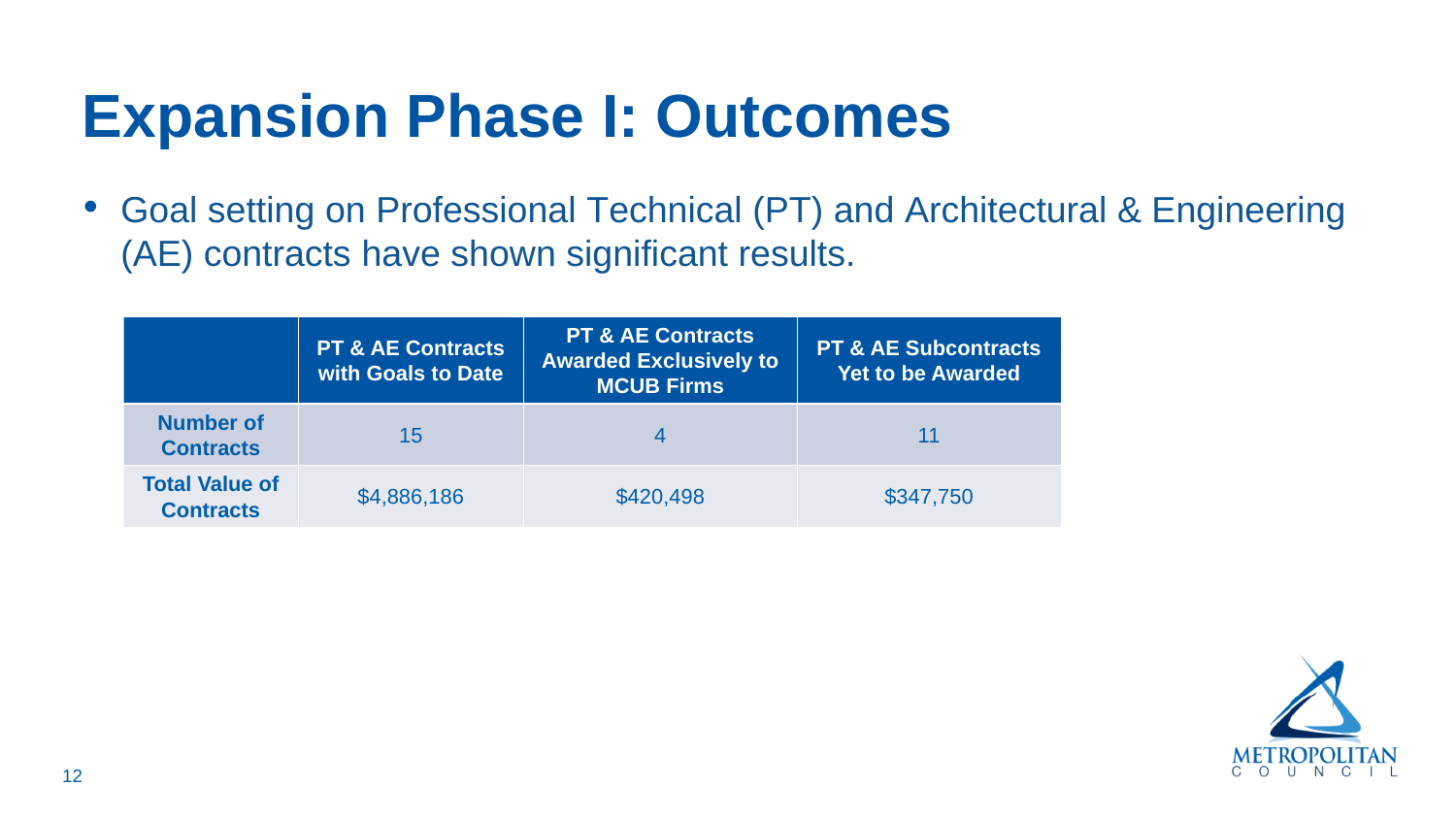- Targeted solicitations<sup>\*</sup> are yielding results.
	- OEO has emailed 25 targeted solicitations since 2017
	- Supporting \$753,933 in direct awards to MCUB firms
- One-on-one consultations are a great resource.
	- Offered to all newly certified firms, and any who make a request
	- Used to provide firms with information about the Council, contracting opportunities, and business development resources
	- Minnesota, cities, counties, school districts)

– Electronic resource provides links to vendor portals of external agencies (University of



### **Expansion Phase I: Outcomes**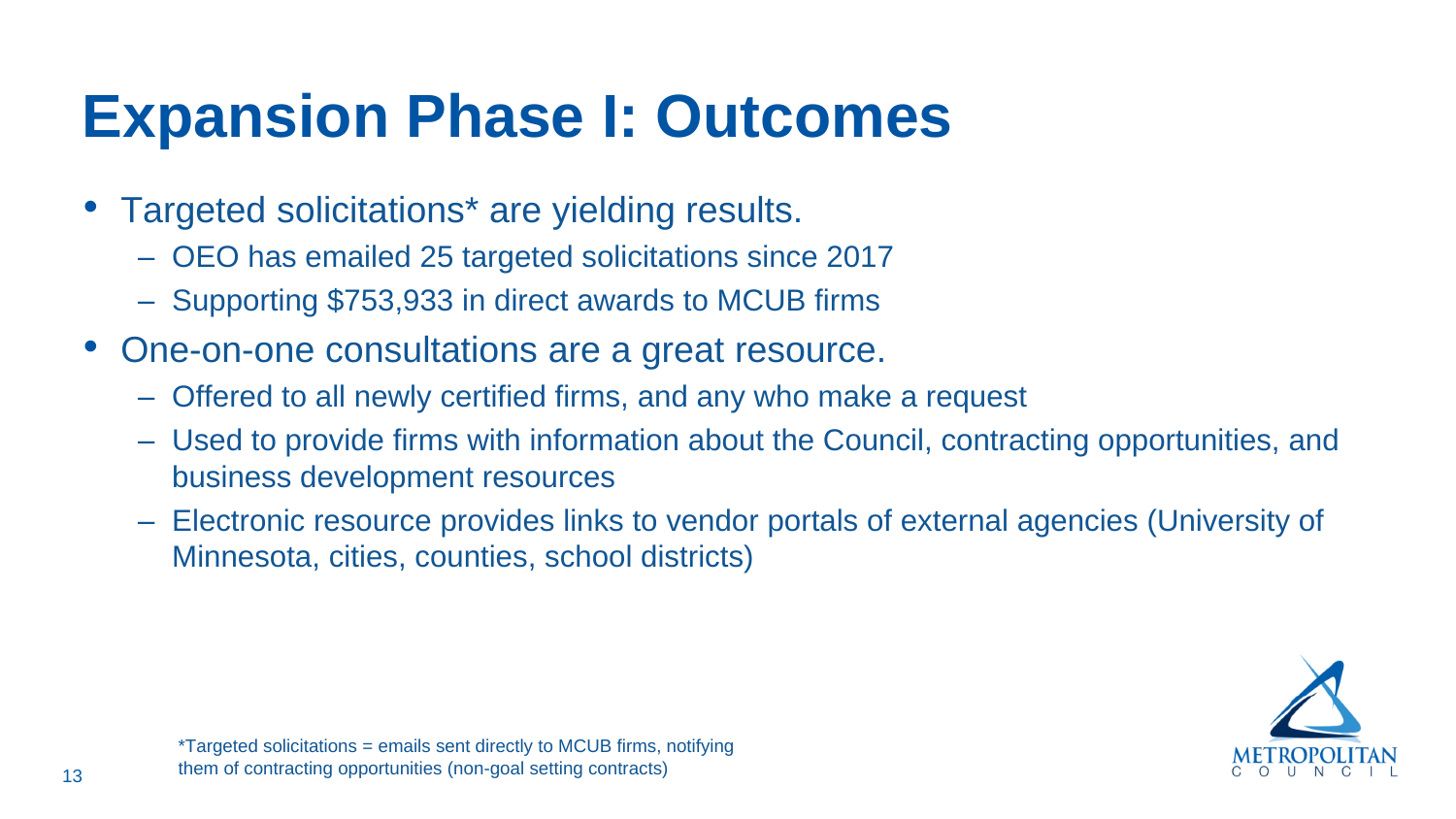• Direct spend with MCUB firms has increased from 2012 to 2018.

#### **Expansion Phase I: Outcomes**





| Year | <b>Total Spend</b> | <b>Small Business</b><br><b>Opportunity after</b><br><b>Exclusions*</b> | <b>Direct Spend</b><br><b>with MCUB</b><br><b>Firms</b> | % of Small<br><b>Business</b><br><b>Opportunity</b> | % of Total<br><b>Spend</b> |
|------|--------------------|-------------------------------------------------------------------------|---------------------------------------------------------|-----------------------------------------------------|----------------------------|
| 2012 | \$327 million      | \$167 million                                                           | \$72,000                                                | 0.04                                                | 0.02                       |
| 2013 | \$767 million      | \$460 million                                                           | \$2.2 million                                           | 0.47                                                | 0.28                       |
| 2014 | \$648 million      | \$404 million                                                           | \$2.2 million                                           | 0.54                                                | 0.34                       |
| 2015 | \$687 million      | \$493 million                                                           | \$2.9 million                                           | 0.59                                                | 0.42                       |
| 2016 | \$687 million      | \$326 million                                                           | \$3.1 million                                           | 0.93                                                | 0.44                       |
| 2017 | \$724 million      | \$320 million                                                           | \$3.8 million                                           | 1.17                                                | 0.51                       |
| 2018 | \$606 million      | \$256 million                                                           | \$2.7 million                                           | 1.1                                                 | 0.5                        |

Data rounded 2018 totals projected

\*Exclusions include: Payments made to government entities, staff payroll, utilities, purchases from National Markets, vehicle parts fuel, chemicals, software licenses and products, US DOT & PFA/EPA funded payments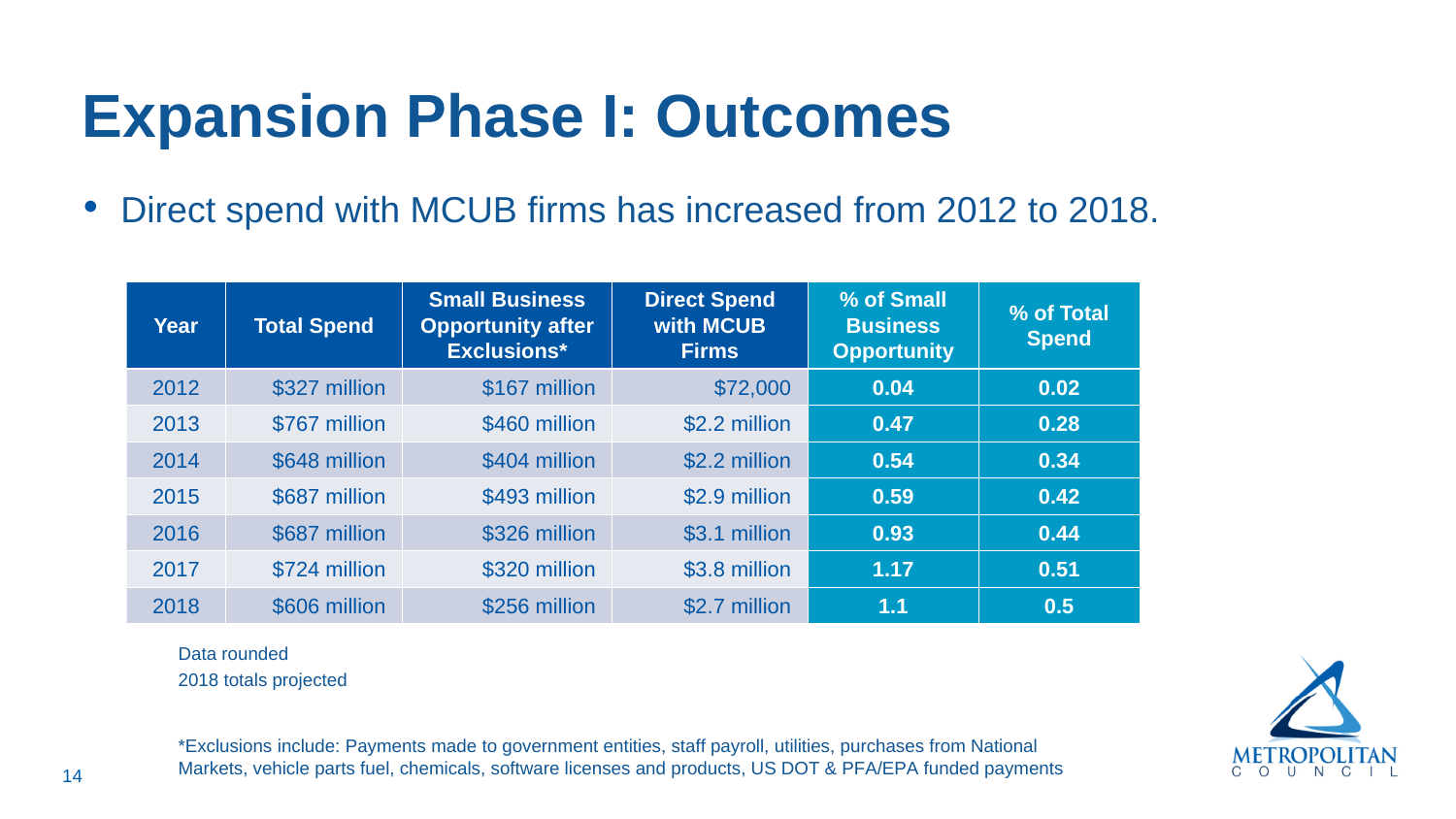• Demographic breakdown of the total direct spend with MCUB firms from 2012 to 2018

#### **Expansion Phase I: Outcomes**





| MCUB Spend 2012-2018 by Demographic<br>Percentage of total direct spend with MCUB firms |       |              |      |                 |  |                        |  |                  |       |
|-----------------------------------------------------------------------------------------|-------|--------------|------|-----------------|--|------------------------|--|------------------|-------|
| <b>Asian</b>                                                                            |       | <b>Black</b> |      | <b>Hispanic</b> |  | <b>Native American</b> |  | <b>Caucasian</b> |       |
| \$7,811,226                                                                             | 46.1% | \$672,710    | 4.0% | $$542,485$ 3.2% |  | $$185,544$ 1.1%        |  | \$7,735,571      | 45.6% |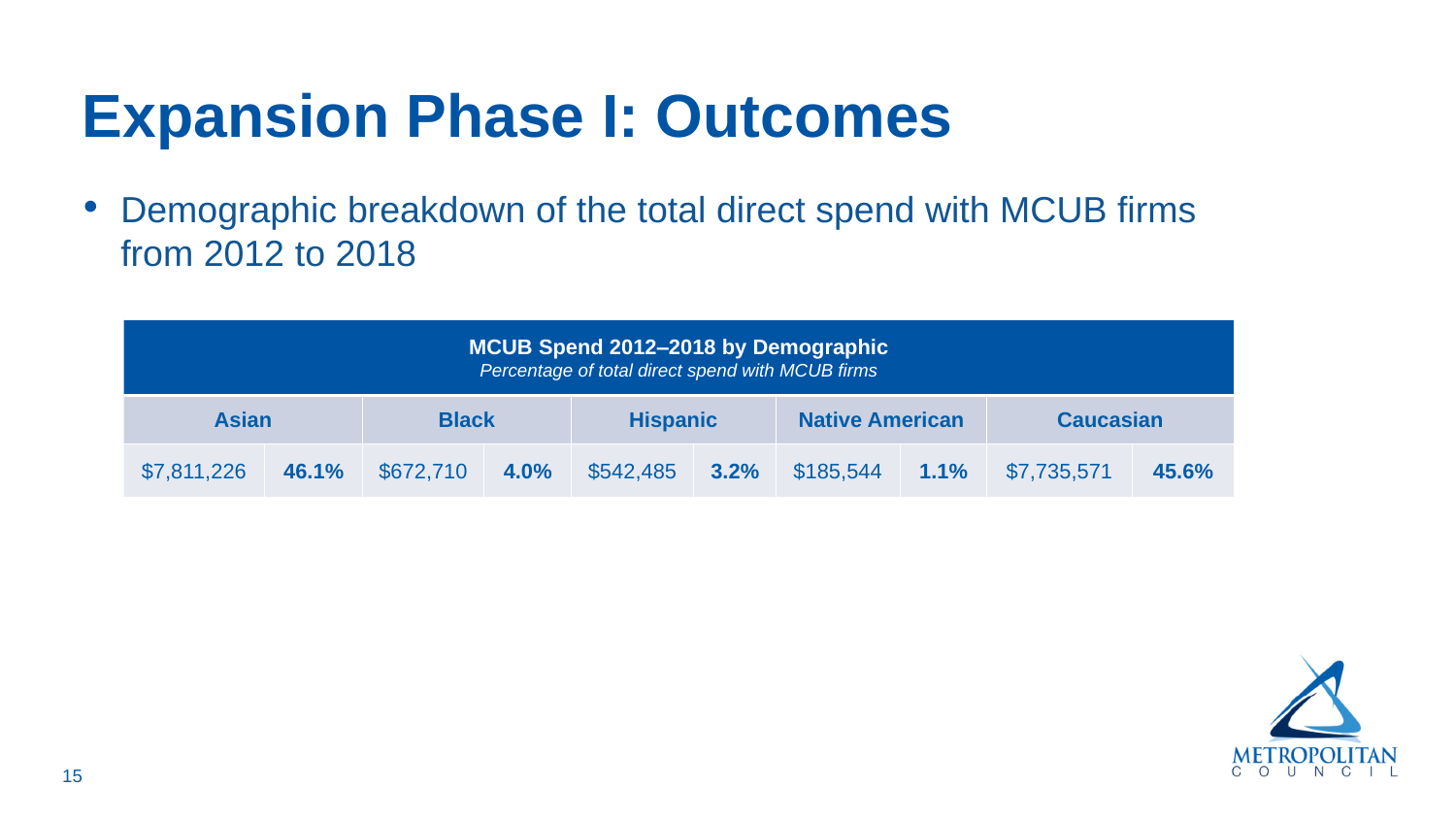• Disparity Studies are conducted to provide legal foundation for government race- and gender-based business inclusion programs, such as MCUB. • 2017 Disparity Study was based on non-federally funded procurements from

- 
- 2011 to 2016.
- Results show that woman and minority disparities still exist with Council procurements.
	- opportunities through MCUB.

– These results provide rationale and motivation to continue expanding efforts to increase





### **Disparity Study**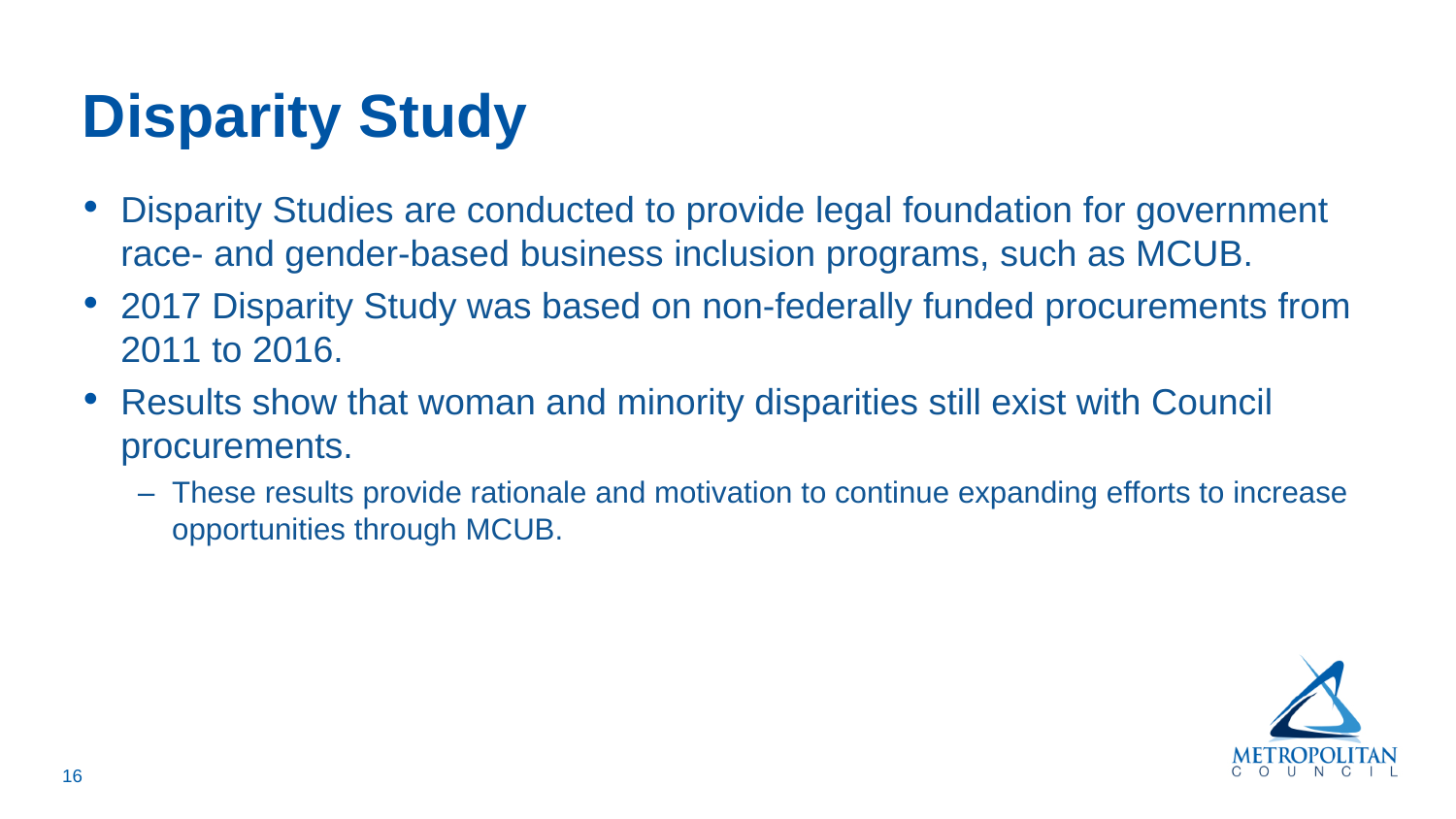#### Disparity Study consultant made several recommendations:

## **Disparity Study**

**Recommendation**

Strengthen technical assistance and capacity building

More fully implement existing MCUB program

Track and report participation results

#### **Our response**

Business development resources and outreach

Added CERT-certified firms to the MCUB pool, as well as MCUB Select

Technology enhancements

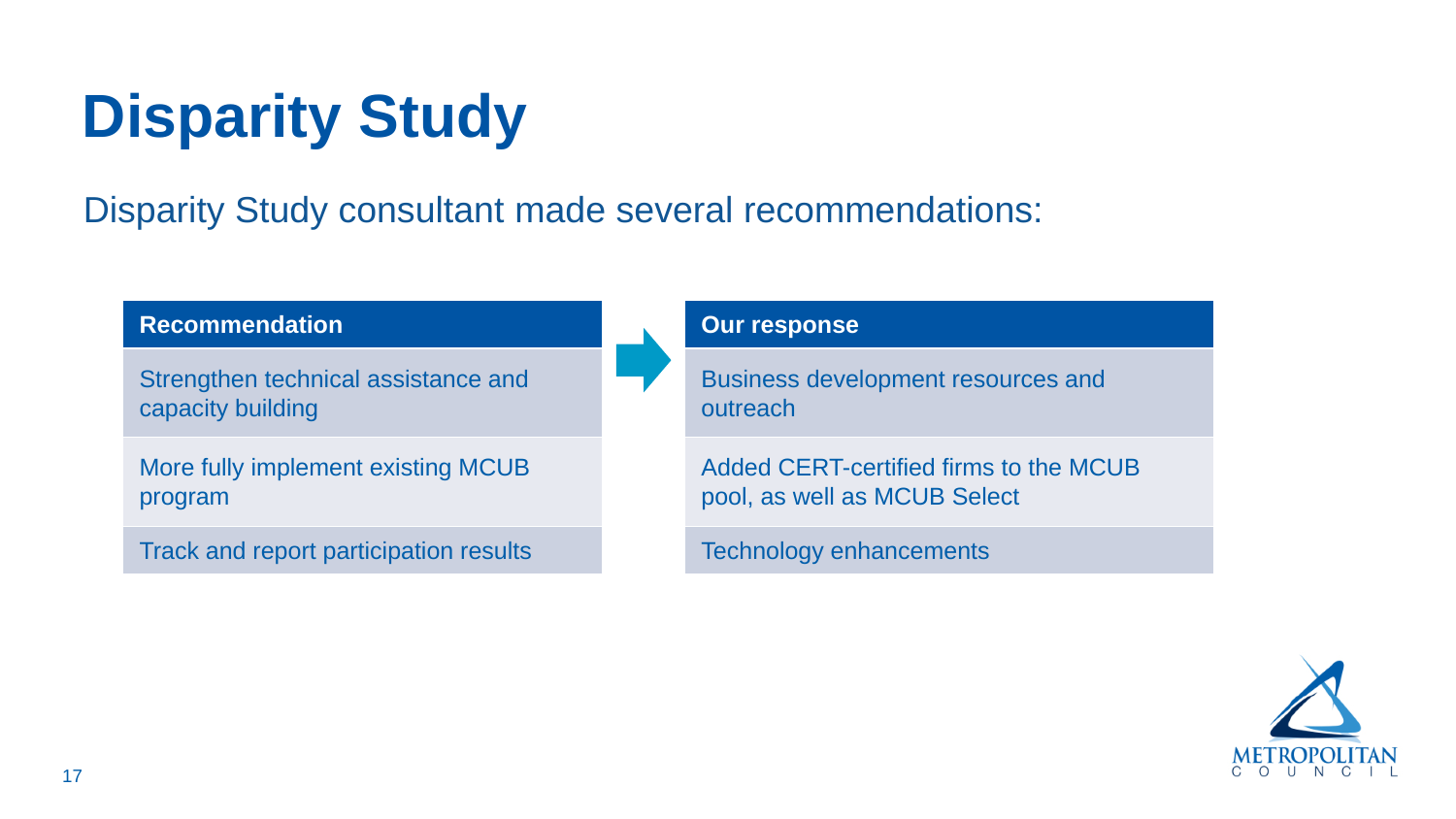*Though these actions were part of the original MCUB vision, Phase II efforts were responsive of the 2017 Disparity Study recommendations.*

```
CERT = St. Paul Central Certification
WBE/MBE = Woman/Minority Business Enterprise
```
- Expanded efforts:
	- Create a sheltered market solicitation process
	- Increase pool of MCUB firms
- Work implemented or in progress:
	-
	-
	- (Continued)

– Enhanced the Doing Business page on the Council website, identified future improvements – Increased pool of eligible MCUBs by adding more than 500 CERT-certified WBE/MBEs – Developed MCUB Select, a sheltered market solicitation process for goods and services





#### **Expansion Phase II**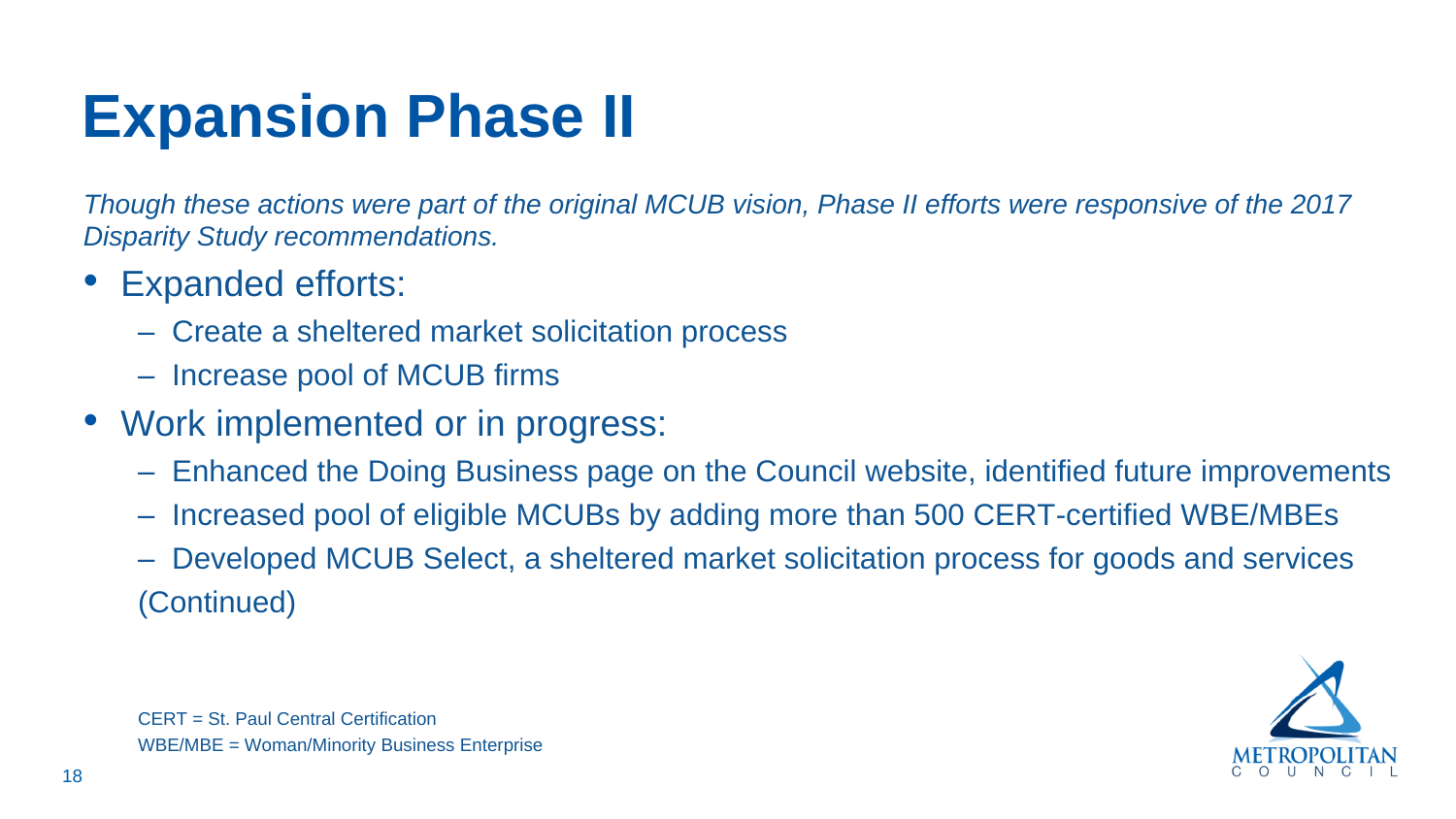- Work implemented or in progress (cont.):
	- Internal and external education and outreach are underway
	- Internal purchasing efforts are already taking place
	- Implementing technology enhancements to track and report participation
	- Working to identify future MCUB Select projects





#### **Expansion Phase II**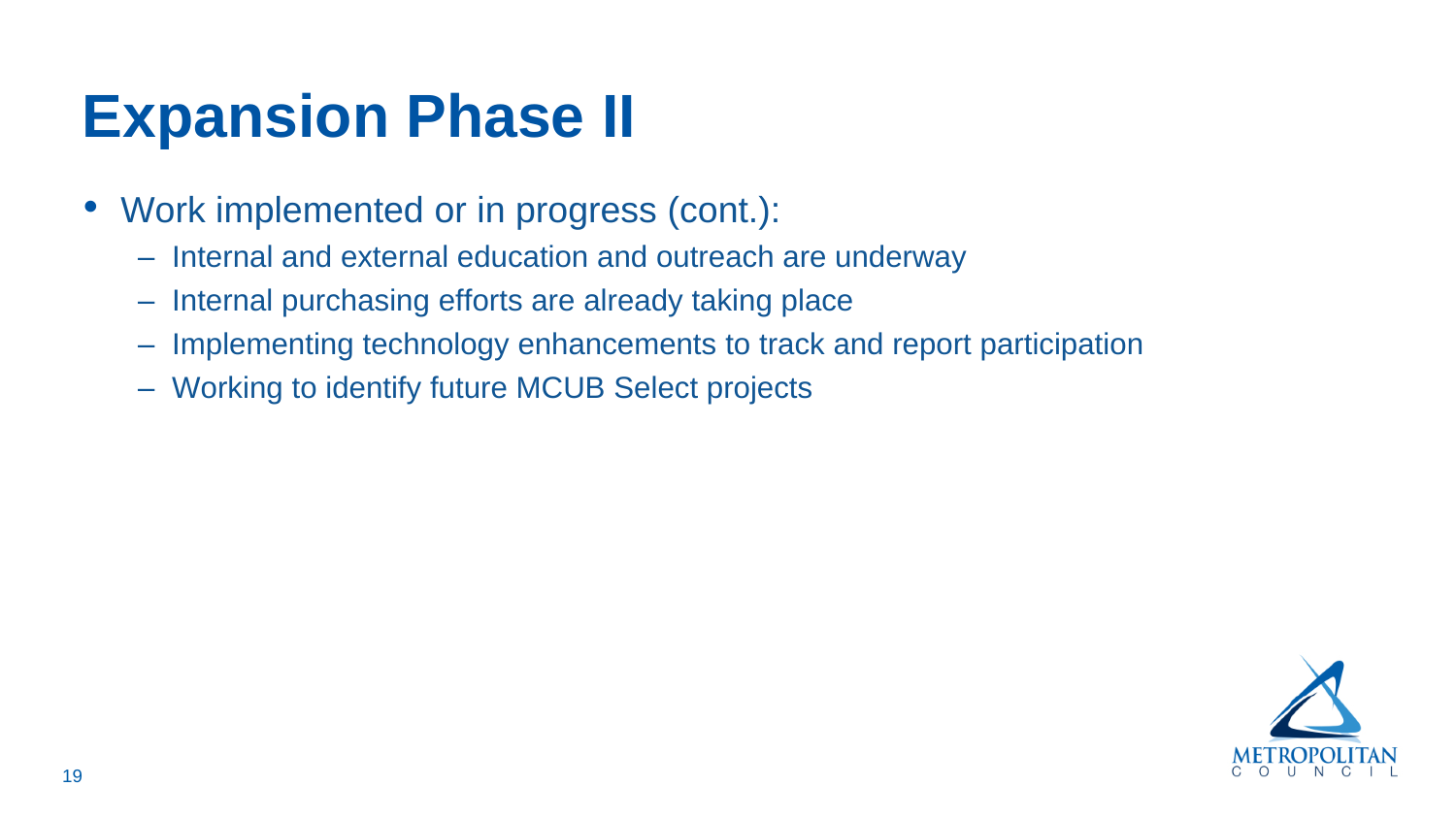- Since October 2018:
	- Five MCUB Select contracts have been awarded
	- One contract is in process of selection
	- MCUB Select contracts have resulted in \$27,500
	- Eight contracts identified for near-future solicitation totaling \$300,000
- Newly added CERT-certified firms are already seeing opportunities with the Council.
	- Contracts in process of award hold a value of \$140,000
	- Scope for which we previously have not had MCUB firms
	- Newly added CERT-certified firms help fill the need



#### **Expansion Phase II: Outcomes**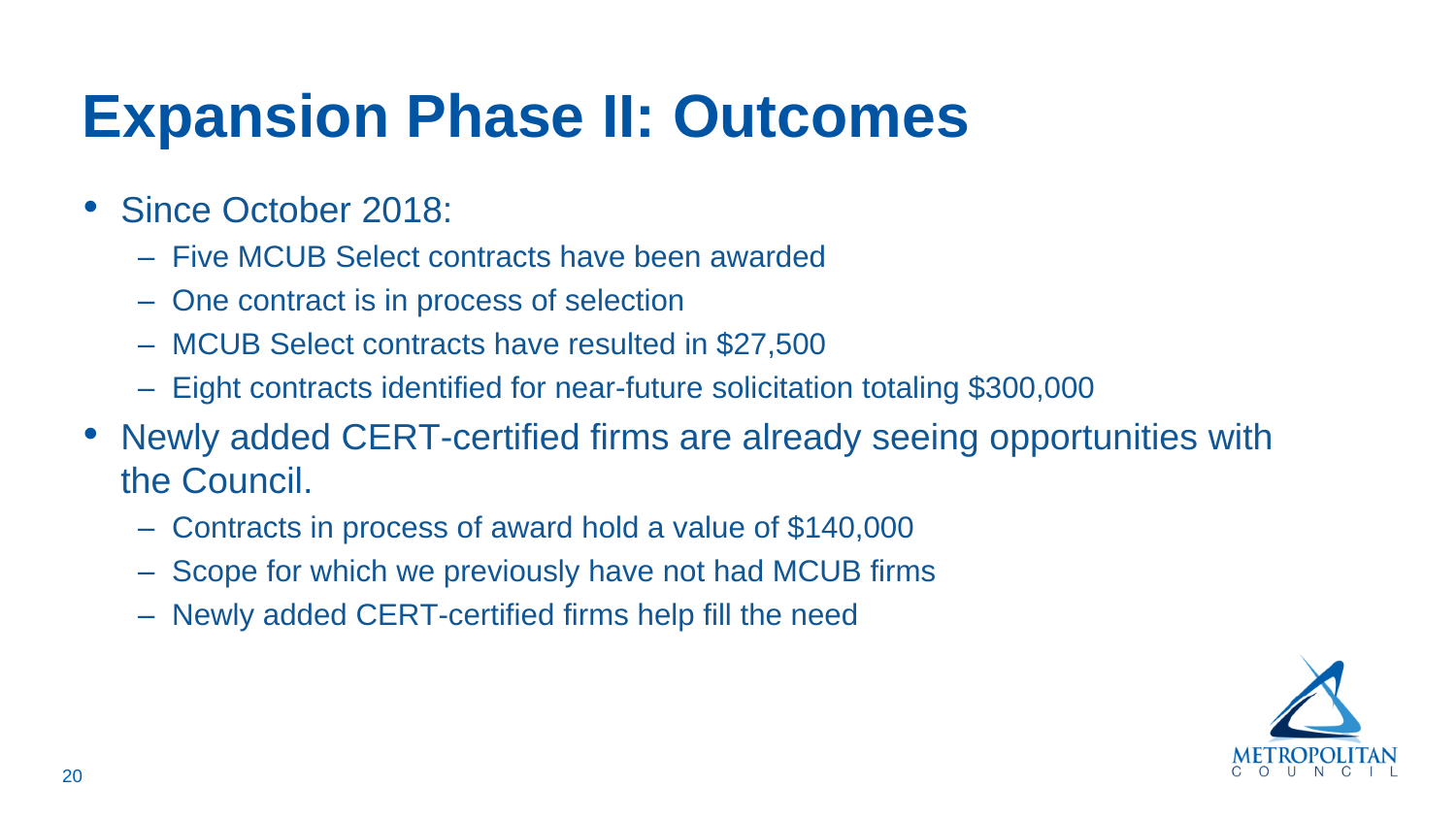

**TGB** = Targeted Group **Businesses DBE** = Disadvantaged Business Enterprise **CERT** = St. Paul Central Certification



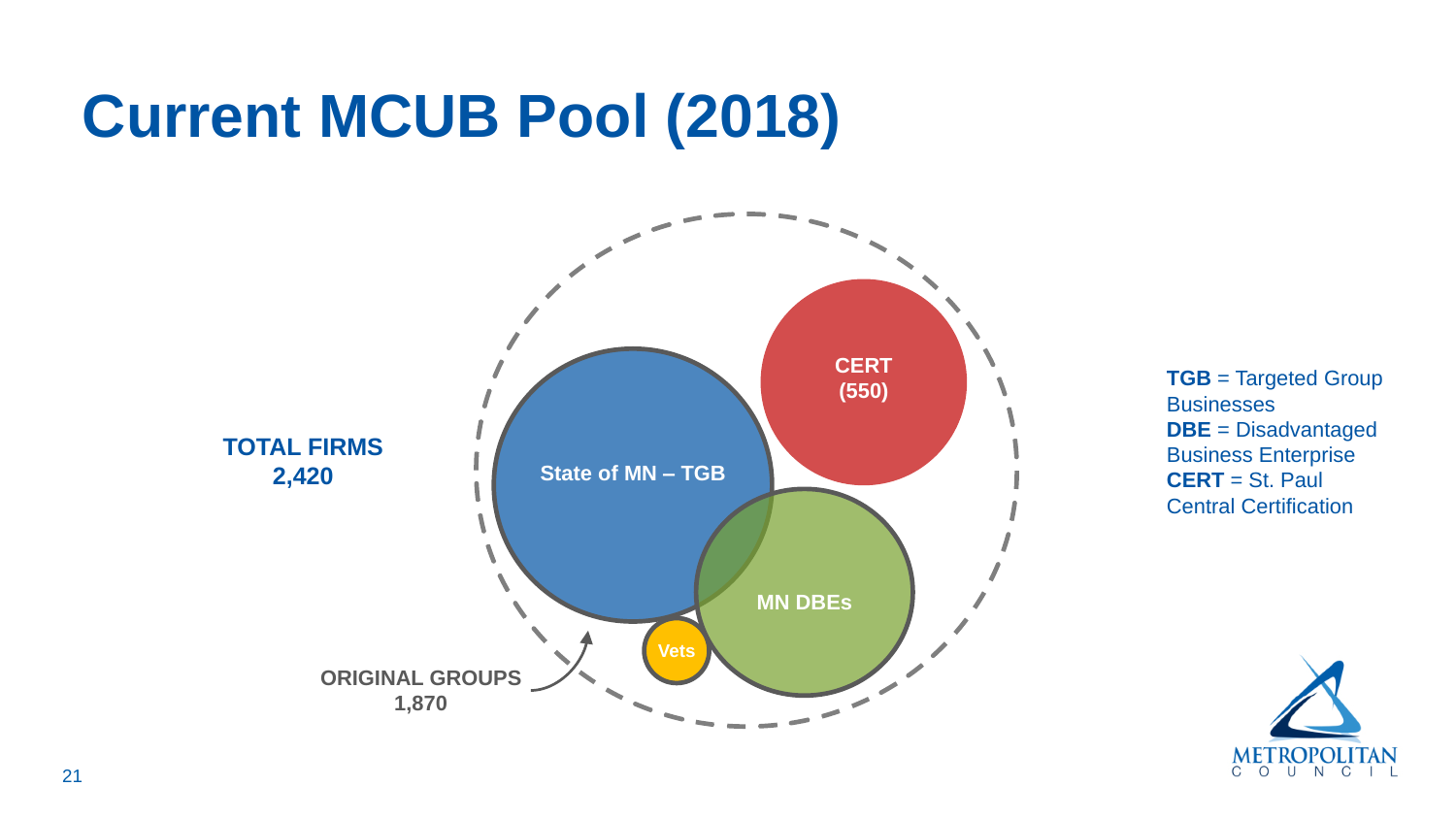- Strengthening our processes and reinforcing expectation of MCUB practices – Shifting staff practices to a new way of doing business
- - Implementing mechanisms and technology for reporting, tracking, and accountability
- Education and engagement are key, both internally and externally
	- Working with Communications on a plan for education and training of Council staff
	- Aspirational goal setting with managers across the Council
	- Regular workshops on how to do business with the Council
	- Continue business development training and support in collaboration with partner agencies
	- Re-engage with community organizations and small business industry partners
	- Continue to send targeted solicitations to MCUB firms









## **Looking Ahead**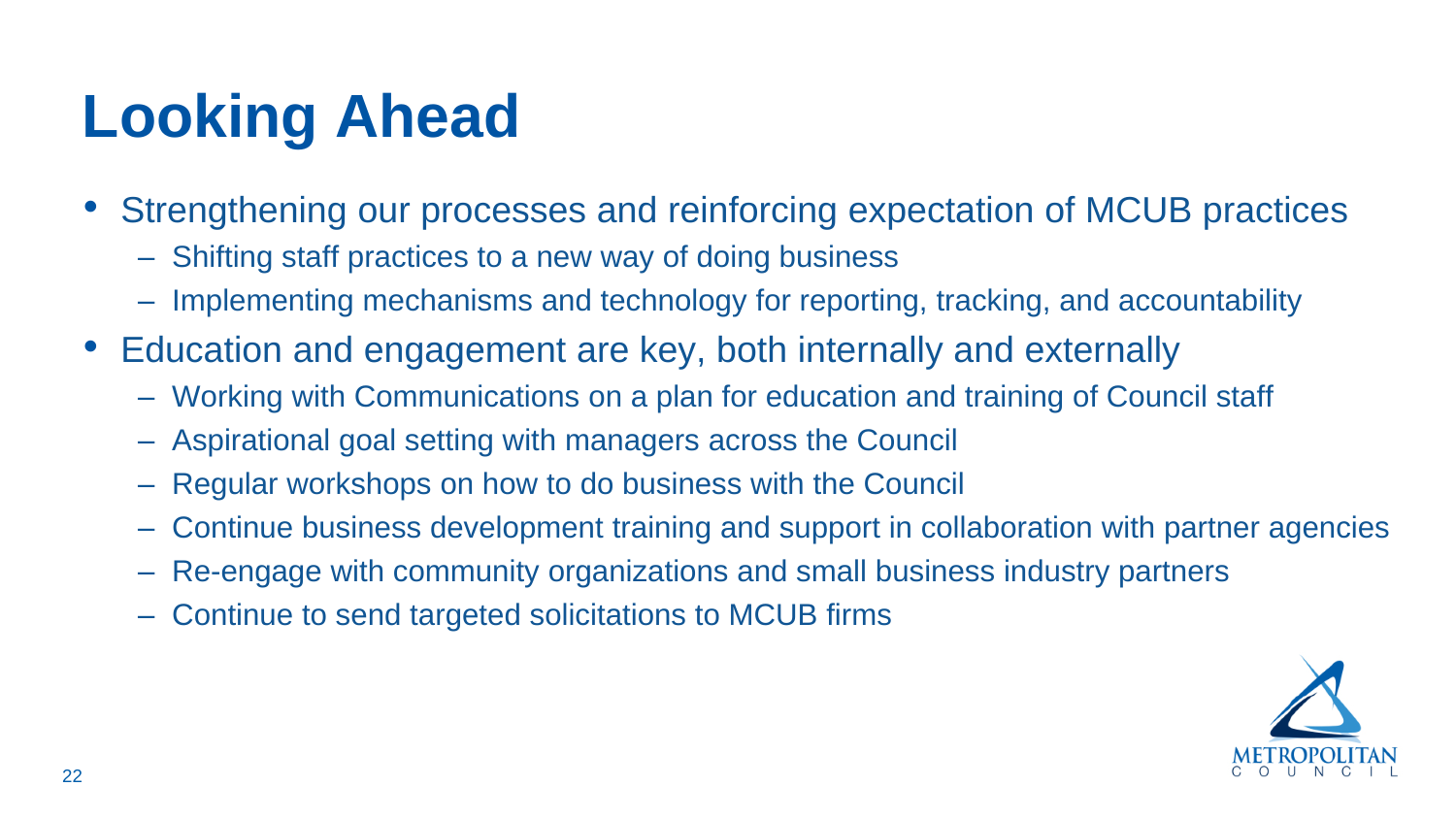• Metropolitan Council's Equity Policy states the Council will conduct its own operations and use its assets and authorities to equitably serve the needs of

the metropolitan area.

– The policy outlines multiple methods to help achieve equity, including: "Evaluate its





operations, planning, and investments through an Equity Lens."

- The Council has a role in helping reduce disparities of minority-, women-, disabled-, and veteran-owned small businesses.
- MCUB program is an effort to increase employment of underutilized firms and conveys our commitment to further eliminate disparities.

### **Equity & MCUB**